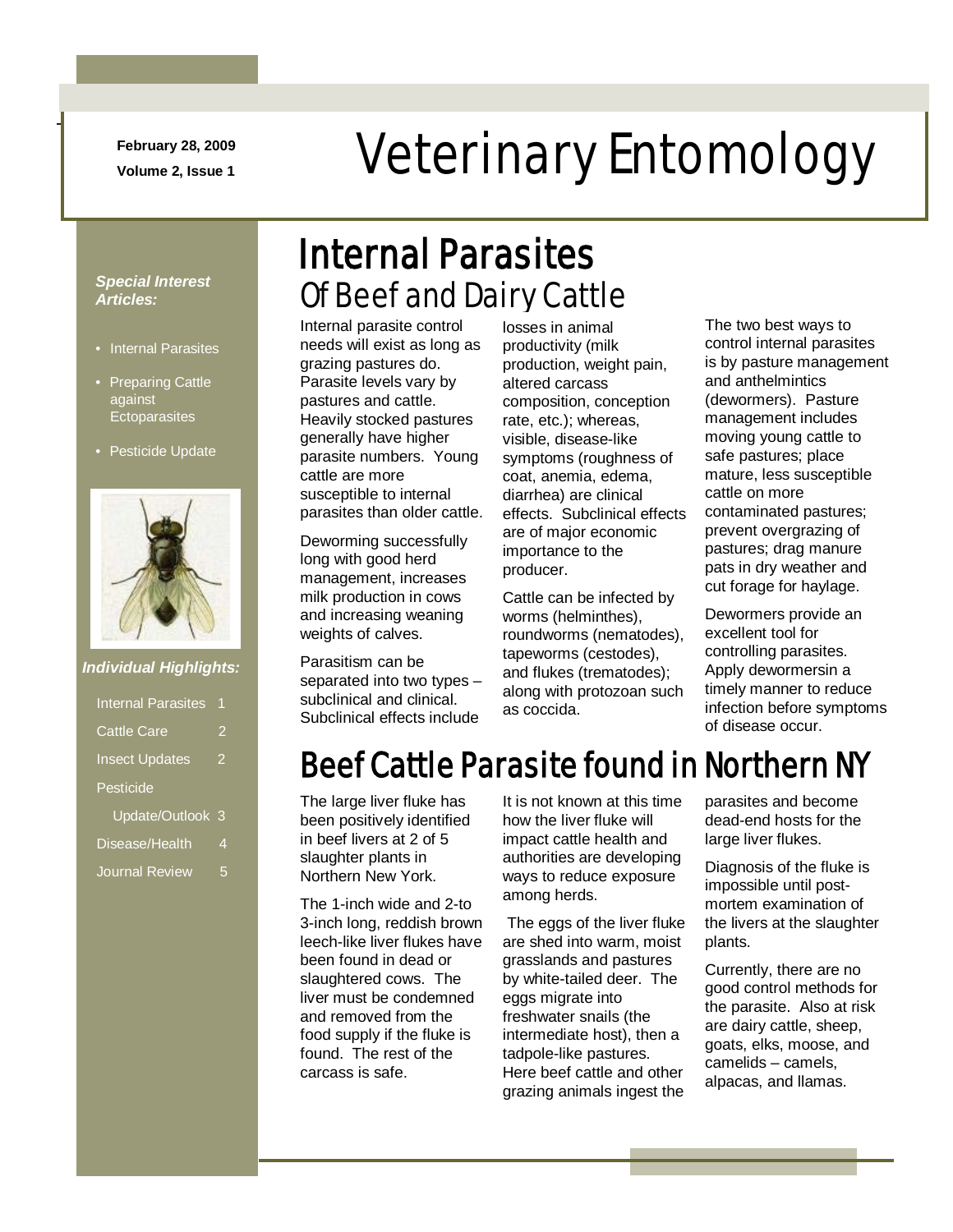Veterinary Entomology **Page 2 of 6** 

# Cattle Care - Preparing for spring

With spring just around the corner, it is time to get prepared for horn flies and how to control them.

Although it is easier to rush out and tag all your cattle as soon as it starts to feel like spring, that is not always a good idea. It is best to hold off tagging

animals until horn fly numbers are at an economic level of 200+ per animal.

In order to get the most out of the ear tags and your money there are a few other guidelines to follow: 1) rotate insecticides at least

yearly, a phosphate with a pyrethroid; 2) provide alternate treatment methods when ear tag efficacy declines; 3) treat only animals in a weight gain mode, i.e., cows with calves and yearlings; 4) remove ear tags at the end of the fly season.

# www.flycontrolcenter.com

Drovers Cattle Network, an online news service of food 360, Vance Publishing Corporation, and Bayer Healthcare announced the launch of the Fly Control Center, an all encompassing, new

consumer-oriented website dedicated to fly control.

The site is informative, providing access to news, articles and insect updates. The site also provides descriptions of

# Cattle Fever Tick Insect Updates

As I mentioned in the last newsletter, cattle fever ticks have been found outside the quarantine zones designated on the border of Texas and Mexico in the Rio Grande Valley. In an effort to prevent further spread of this dangerous tick, Texas state officials are reminding hunters and

meat processors in South Texas that additional precautions are required when handling deer carcasses due to concern about spreading the tick further.

I know that deer hunting season is over but it is never too late to discuss the implications deer have on further spreading the

the four most damaging flies: horn, face, stable and house with insecticides from Bayer that help control.

A bit bias given the site sponsor, but helpful none the less.

cattle fever tick. They are the number one reason the tick has regained staying power in Texas so many years after it was eradicated from the United States.

The tick is still located in southern Texas but it never hurts to be educated about its movement potential.

*"This finding might show bees as a totally new biological control method."*

# Honeybees as plant 'bodyguards'

# <http://esciencenews.com/articles/2008/12/22/honeybees.plant.bodyguards>

 $\overline{1}$ Honeybee importance goes further than just pollinators; researchers have found that they act as plant bodyguards from feeding caterpillars. Caterpillars possess five sensory hairs that detect air vibrations which signal

approaching predatory wasps or honeybees.

The caterpillars cannot distinguish between a predatory wasp or a harmless honeybee, so when air vibrations are recorded the caterpillars stop moving or drop from the plant.

Prolonged bee buzzing activity causes the caterpillars to become stressed and feed a lot less. This finding might show bees as a totally new biological control method.

### **Upcoming Program: FINAL NOTICE**

*"Managing Urban Wildlife"* Open to anyone

interested in wildlife populations.

#### **When**: March 4, 2009 8:30 AM – 4:00 PM

Lunch provided

**Where**: Texas AgriLife Research & Extension Center Pavilion 17360 Coit Rd. Dallas, TX 75252

\$25 / person seating limited Pre-register by Feb. 25

Contact Fred Burrell @ (214)904-3050 for more information.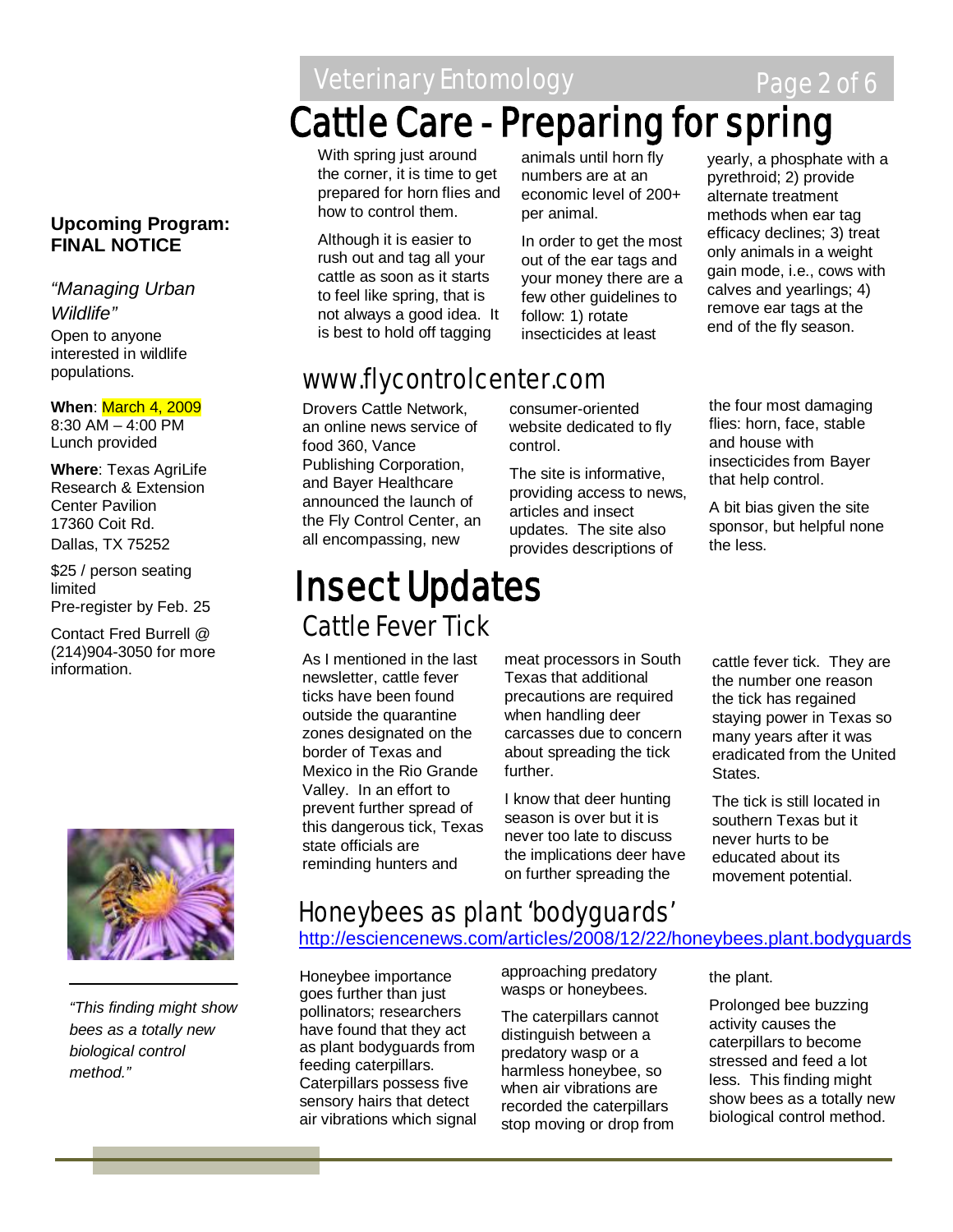# Fire Ants Spread to West Texas

Ant movement has prompted the Texas Department of Agriculture to expand its red imported fired ant quarantined area to included the following 29 counties; Archer, Baylor, Callahan, Clay, Coke, Coleman, Concho, Crane, Crockett, Fisher, Haskell, Howard, Irion, Lubbock, Martin, Mitchell, Nolan, Reagan, Runnels, Schleicher, Scurry, Shackelford, Starr, Terrell, Throckmorton, Upton, Ward,

Wilbarger and Winkler counties.

The quarantine will slow the artificial spread of red imported fire ants through the movement of hay and nursery-floral commodities to fire ant-free areas.

TDA guidelines prohibit storing hay directly on the ground if it is to be shipped to a non-quarantined county. If shipping out of a quarantined area, contact TDA first for an inspector. Do not sell bottom layer of

#### stored hay.

Another note, researchers at Florida State University discover that the red imported fire ant love disturbance and disperse further due to it. Native ants in a plowed area reduced in numbers; while fire ants alone, without plowing did not displace as many native ants as plowing and addition of fire ants. The researchers suggest that fire ants may be "disturbance specialists" more than invasive species.



*"The quarantine impacts both in state and out-ofstate movement," Chris Sansone.*

# **Pesticides Update/Outlook**<br>Carbofuran Cancellation Process

<http://tinyurl.com/4Zn53a>

Carbofuran is an N-methyl carbamate insecticide and nematocide registered to control pests in soil and on leaves in a variety of field, fruit, and vegetable crops. No residential uses are registered.

EPA has concluded that dietary, worker, and ecological risks are of

concern for all uses of carbofuran. All products

Containing carbofuran generally cause unreasonable adverse effects on humans and the environment and do not meet safety standards, and therefore are ineligible for reregistration.

FMC Corporation has voluntarily requested to cancel 22 crop uses but 6 uses still remain. The 6 uses that would continue under FMC's request include four food crop uses (corn, potatoes, pumpkins, and sunflowers) and two nonfood crop uses (pine seedlings and spinach grown for seed).

Pets & Pesticides: Let's be Careful Out There

This is a long article worth reading by anyone attempting to control fleas and ticks with spot on pyrethroid over-thecounter treatments.

Several over-the-counter pyrethroid products have caused illness, burning, tremors, hallucinations and even death in several dogs and cats when not applied according to directions.

# Home Use Pesticide Database

[http://wsprod.colostate.e](http://wsprod.colostate.edu/cwis487/hup/) [du/cwis487/hup/](http://wsprod.colostate.edu/cwis487/hup/)

The database is intended to allow homeowners a choice in the best

products for their particular pest management problems. Owners should take note of this article and compare their flea and tick control options before purchasing an insecticide.

[www.publicintegrity.org/in](http://www.publicintegrity.org/investigations/pesticides/articles/entry/1080) [vestigations/pesticides/art](http://www.publicintegrity.org/investigations/pesticides/articles/entry/1080) [icles/entry/1080](http://www.publicintegrity.org/investigations/pesticides/articles/entry/1080)

Included on the site are insect, mite, weed, plant disease, and vertebrate and slug/snail control options.

Mentioned on Dr. Mike Merchant's blog – EPA is canceling fipronil in the granular form. Go to [http://insectsinthecity.blogspot](http://insectsinthecity.blogspot.com/) [.com](http://insectsinthecity.blogspot.com/)*/* for more information.

#### *Cattle Fever Links*

[www.aphis.usda.gov/vs](http://www.aphis.usda.gov/vs-tx/tick.htm)[tx/tick.htm](http://www.aphis.usda.gov/vs-tx/tick.htm)

[www.tahc.state.tx.us/ani](http://www.tahc.state.tx.us/animal_health/fevertick/fevertick.html#ticks) [mal\\_health/fevertick/fev](http://www.tahc.state.tx.us/animal_health/fevertick/fevertick.html#ticks) [ertick.html#ticks](http://www.tahc.state.tx.us/animal_health/fevertick/fevertick.html#ticks)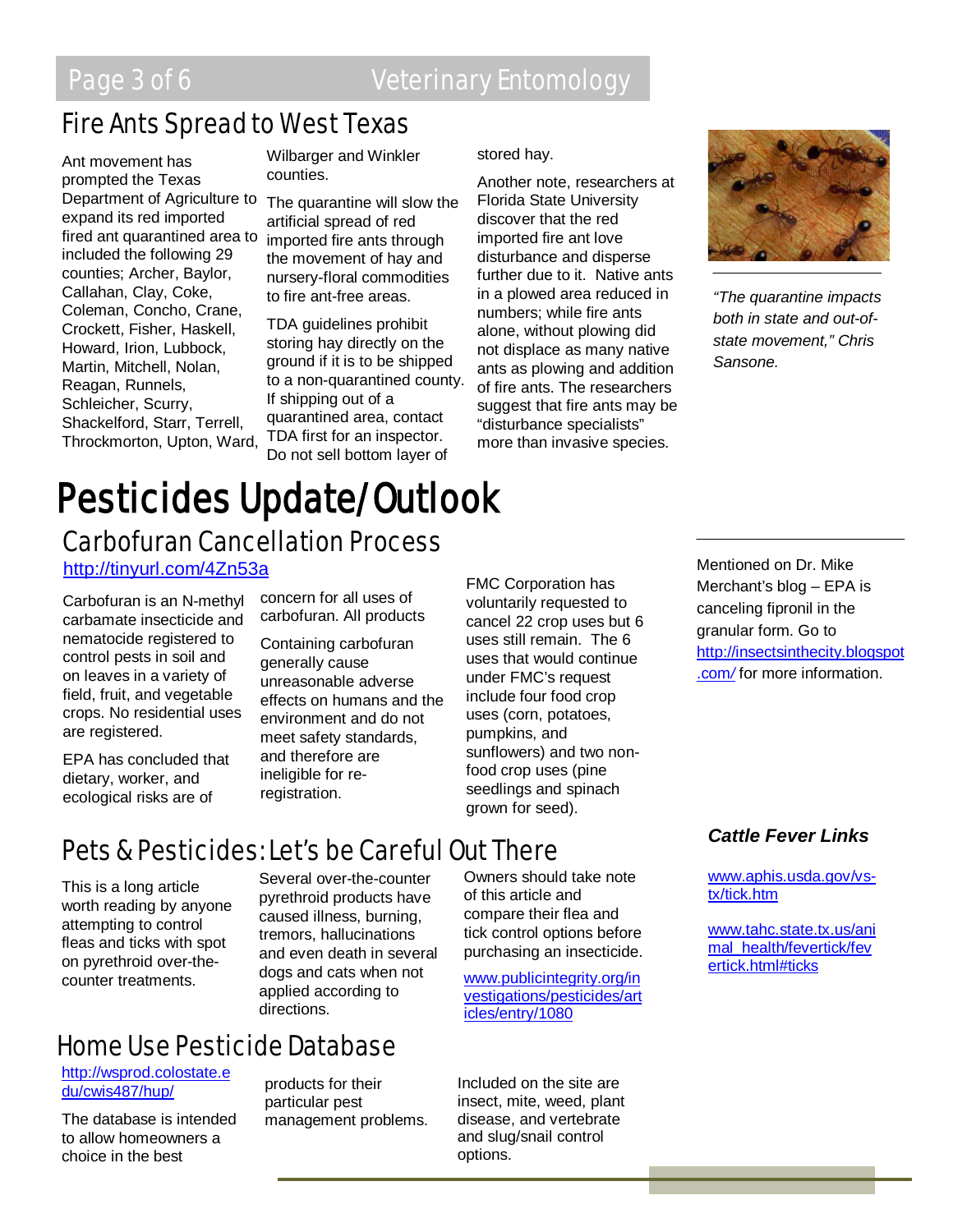# Requiem, Derived from Chenopodium ambrosioides var. ambrosioides

Requiem (previously called Facin or QRD) is a new botanical product that is an indigenous plant to Central and South America. It appears to have insecticidal,

acaricidal, and fungal properties.

This botanical insecticide is found to be a good alternative for managing soft-bodied insect pests of various greenhouse and

outdoor crops such as the green peach aphid, western flower thrips, citrus mealybug, twospotted mite, greenhouse whitefly, and fungus gnats.

# Amphibian population decline linked to Malathion

# use – [www.beyondpesticides.org/dailynewsblog/?p=1092](http://www.beyondpesticides.org/dailynewsblog/?p=1092)

A paper published in Environmental Toxicology and Chemistry (Vol. 27(12):2496-2500) entitles "Effects of Malathion on Embryonic Development and Latent Susceptibility to Trematode Parasites in Ranid Tadpoles," shows

Malathion used as an agricultural insecticide interferes with the normal development of picherel frog embryos, thus leaving them more susceptible to parasite invasion.

Researchers found that tadpole survival

rates decreased and malformations and susceptibility to parasite encystment rates increased as a result of exposure to Malathion concentrations mimicking thosed found in actual water sources.

# "Scientists discover 21<sup>st</sup> Century Plague" Human & Animal Disease & Health

Heart disease causing bacteria in humans is being spread by rat fleas. Brown rats have been shown carrying more than 20 species of *Bartonella* bacteria which can cause heart disease, endocarditis

and neuroretinitis in humans. Brown rats are very common throughout the world and harbor these bacteria that are transferred to humans by fleas. *Ctenophthalmus nobilis*, a flea that lives on

bank voles, has been shown to transmit different species of *Bartonella* bacteria.

[http://esciencenews.com/a](http://esciencenews.com/articles/2008/11/24/scientists.discover.21st.century.plague) [rticles/2008/11/24/scientist](http://esciencenews.com/articles/2008/11/24/scientists.discover.21st.century.plague) [s.discover.21st.century.pla](http://esciencenews.com/articles/2008/11/24/scientists.discover.21st.century.plague) [gue](http://esciencenews.com/articles/2008/11/24/scientists.discover.21st.century.plague)

# "Transporting broiler chickens could spread antibioticresistant organisms"

Researchers at John Hopkins Bloomberg School of Public Health conducted a study on the Delmarva Peninsula that showed evidence of a pathway for potential human exposure to antibiotic-resistant bacteria by driving behind the transport trucks.

Surface samples were collected from cars driving 2 & 3 car lengths behind the poultry trucks for 17 miles. Windows were fully opened and air conditioners turned off. Air samples from inside the cars, showed increased concentrations of bacteria that could be inhaled.

The same bacteria were found on a soda can inside the car and the outside door handle.

*"The direct lethal and sub-lethal effects of Malathion have been known."*

## *County Extension Educators Survey*

#### [www.surveymonkey.com/s.a](http://www.surveymonkey.com/s.aspx?sm=Y6DF37nvUtE1VeU3k_2b4z2w_3d_3d) [spx?sm=Y6DF37nvUtE1Ve](http://www.surveymonkey.com/s.aspx?sm=Y6DF37nvUtE1VeU3k_2b4z2w_3d_3d) [U3k\\_2b4z2w\\_3d\\_3d](http://www.surveymonkey.com/s.aspx?sm=Y6DF37nvUtE1VeU3k_2b4z2w_3d_3d)

 If you are interested in volunteering to a survey of County Extension Educators Pesticide Competence please go to the listed website.

 A PhD student at the University of Georgia is surveying the current perceived level of educators in the US. The survey should only take about 30 minutes to complete and will help assist Cooperative Extension Service (CES). It is voluntary and all information will be kept confidential.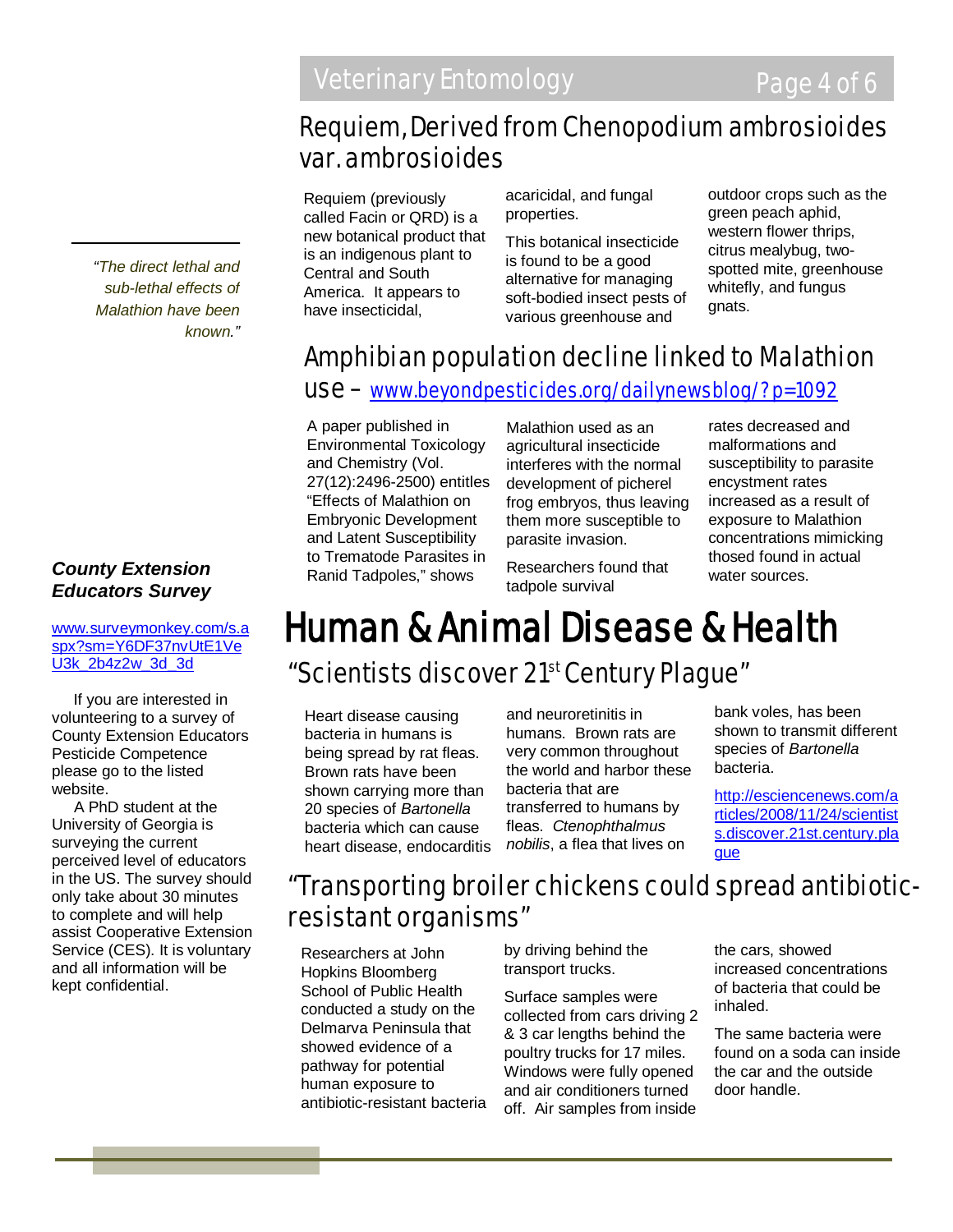# Journal Reviews

# Effect of rainfall exposure immediately after a single dip treatment with coumaphos on the control of Rhipicephalus (Boophilus) microplus on infested cattle. 2009. Davey, Miller, and George. J Med Entomol. 46:93-99.

The efficacy of a single dip treatment of coumaphos was determined against *Rhipicephalus microplus* when cattle are exposed to rainfall immediately after treatment.

Cattle not exposed to rainfall showed 99.2% mean control of the tick. Effectiveness of coumaphos declined slightly with increased rainfall. Larval ticks were controlled 97% despite rainfall amounts, but nymphs and adult control dramatically declined

with increased rainfall.

Results suggest moving cattle from cattle tick zones after a rainfall could pose a high risk of dispersing the ticks into uninfected areas despite coumaphos treatment.

#### Resistance to insect growth regulator insecticides in populations of sheep lice as assessed by a molting disruption assay. 2008. James, Cramp, and Hook. Med Vet Entomol. 32:326-330.

Testing IGR's triflumuron and diflubenzuron on sheep lice *Bovicola ovis* in the laboratory showed that two native strains of lice collected in the field are

showing clear evidence of resistance.

A third filed strain also showed some resistance developing to triflumuron (a product that had been used for 6

years on this strain of lice). The susceptible strain of lice were effectively controlled by both IGR products

## Comparative susceptibility of larval stages of Amblyomma aurelatum, Amblyomma cajennense, and Rhipicephalus sanguineaus to infection by Rickettsia rickettsii. 2008. Labruna et al. J Med Entomol. 45:1156-1159.

The study compared larval stage susceptibility of three ticks found readily in São Paulo, Brazil to *Rickettsia rickettsii*, a zoonotic disease that causes severe illness and death to both animals and humans alike.

Results showed that *A. cajennense*, a tick found readily feeding on humans, is less susceptible to *R. rickettsii*, therefore making it an unsuccessful vector. *Amblyomma aurelatum* and *R. sanguineaus* are both highly susceptible to *R. rickettsii*.

*Amblyomma aurelatum* is rarely found on or near humans, therefore limiting transmission possibilities. While *R. sanguineus* is fairly new to São Paulo, it shows great potential to further spread *R. rickettsii* among humans.

#### Resistance to benzoylphenyl urea insecticides in Australian populations of the sheep body louse. 2008. Levot and Sales. Med Vet Entomol. 22:331-334.

A bioassay was developed to observe benzoylphenyl from sheep and and detect benzoylphenyl urearresistance in naïve and putative *Bovicola ovis* strains. The laboratory tests consisted of collecting female lice treated with tropical

observing egg laying. The eggs were then observed for nymph production to determine resistance. Naïve strains took over 19 d for eggs to be laid that produced nymphs, time

needed to rid bodies of benzoylphenyl. Resistant strains produced viable eggs sooner. The developed laboratory bioassay was very effective for recording resistance but labor intensive and time consuming.

### In vitro effectiveness of ivermectin and spinosad flystrike treatments against larvae of the Australian sheep blow fly Lucilia cuprina (Wiedemann)(Diptera:Calliphoridae). 2008. Levot and Sales. Aus J Entomol. 47:365-369.

*Lucilia cuprina*, the Australian sheep blow fly known to strike injured live sheep, exhibit cross-resistance to spinosad and ivermectin. *Lucilia cuprina* documented as either

moderately resistant to diazinon and diflubenzuron or, those being moderately resistant to diazinon and extremely resistant to diflubenzuron, were found to be equally crossresistant to ivermectin and spinosad. Both products are still effective (85% ivermectin and 40% - spinosad) against *Lucilia cuprina* at full exposure at the highest registered rate.

## Transmission of *Babesia caballi* by *Dermacentor nitens* (Acari:Ixodidae) is restricted to one generation in the absence of alimentary reinfection on a susceptible equine host. 2008. Schwint et al. J Med Entomol. 45:1152-1155.

*Babesia caballi* is one of the etiologic agents of equine piroplasmosis not currently found in the US but otherwise occurs worldwide. Scientist investigated

*Babesia caballi*'s ability to survive without the a susceptible equine host. The study showed that the first generation of *Dermacentor nitens* infected with *B. caballi* were viable and transmitted the pathogen. Subsequent generations failed to transmit the pathogen to naïve horses after being fed on calves, thus implying the pathogen needs an equine host.